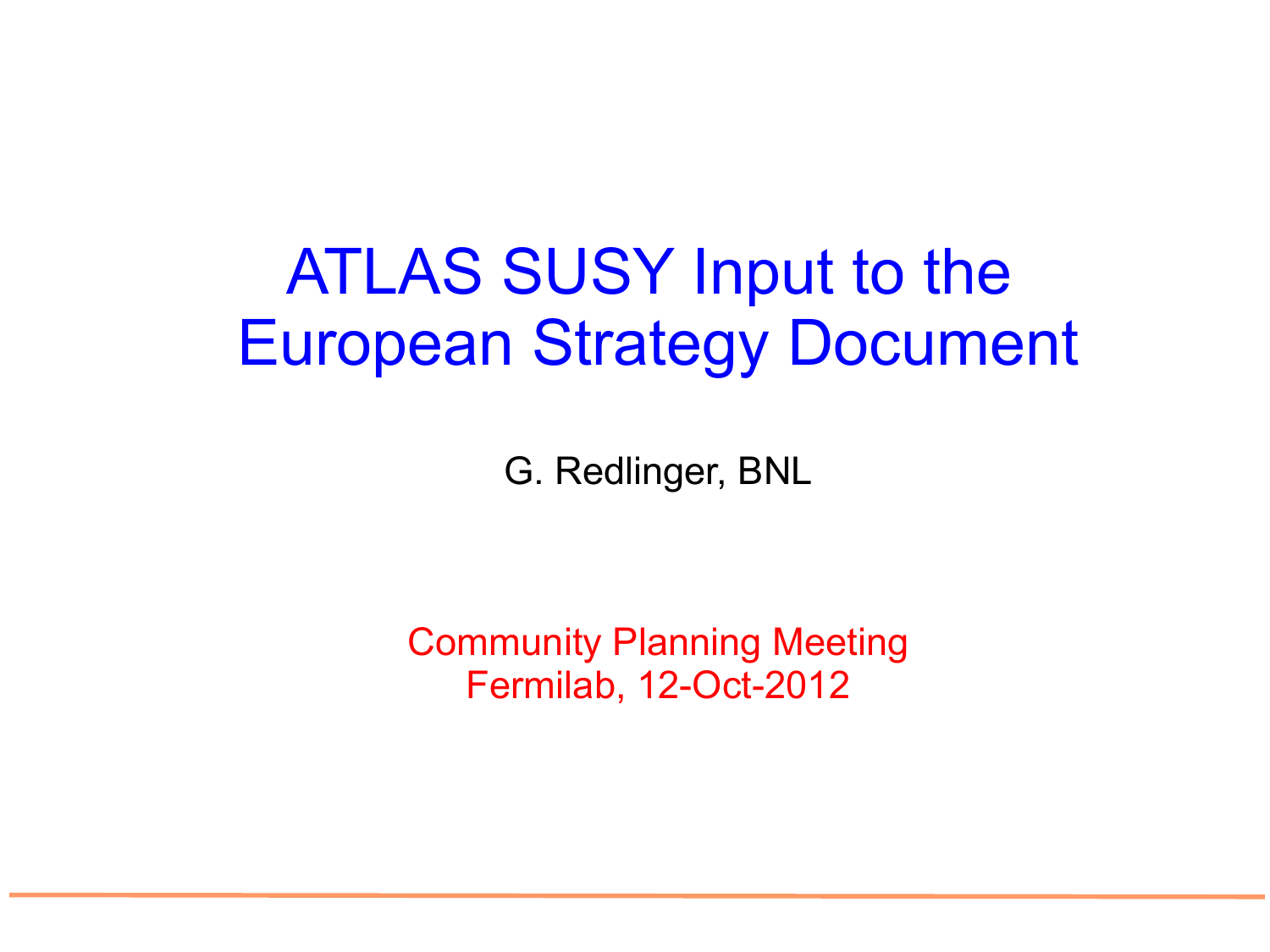### Introduction

ATLAS has produced a document for the Krakow meeting (10-12 Sep, 2012) of the European Strategy for Particle Physics ([ATL-PHYS-PUB-2012-001\)](http://cdsweb.cern.ch/record/1472518)

Outlines the physics accessible with 3000 fb<sup>-1</sup> at  $\sqrt{s}$  = 14 TeV at the LHC

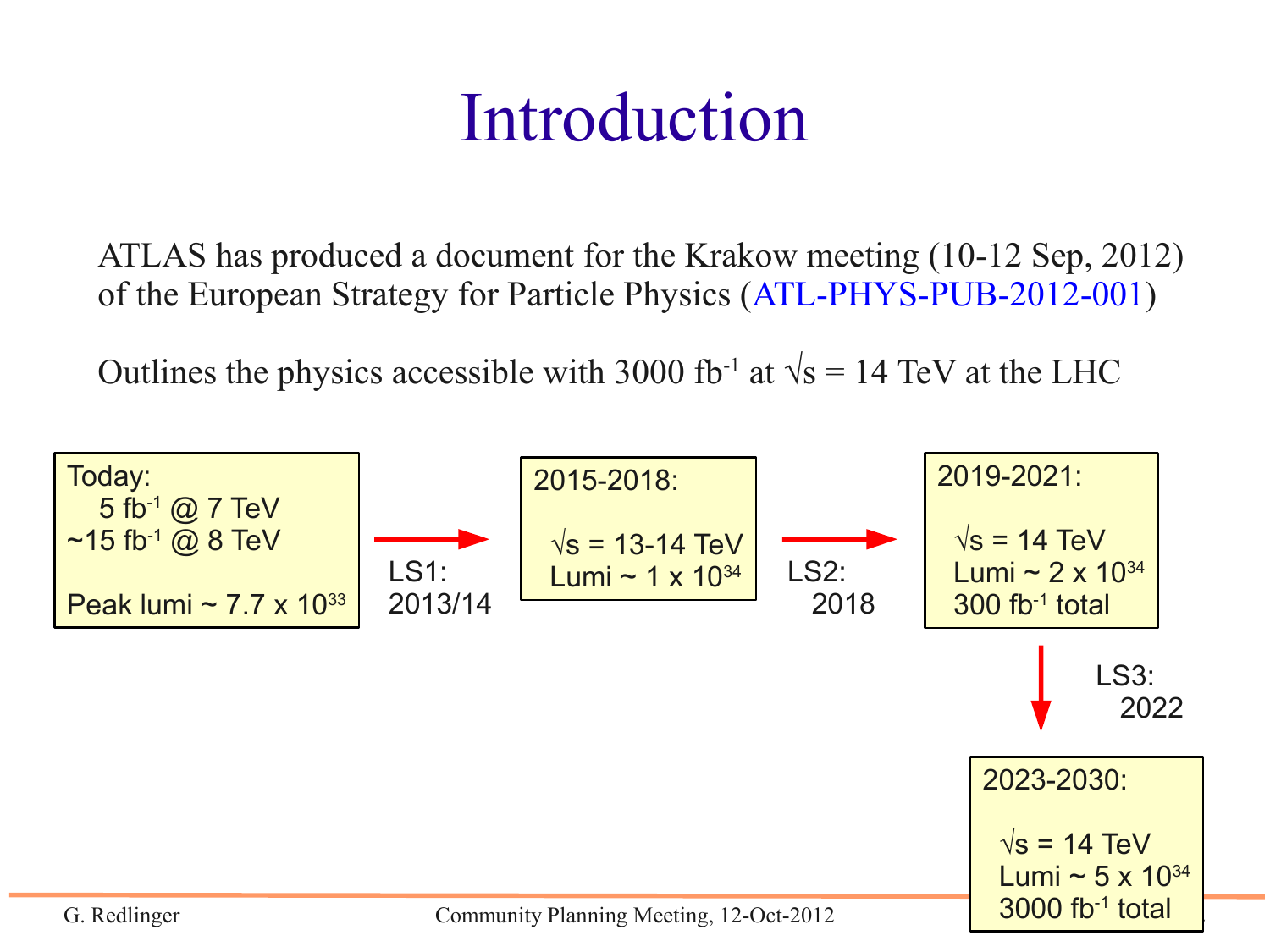## ATLAS European Strategy Document

- Higgs
	- Spin/CP
	- Higgs couplings
- Vector boson scattering
- Exotics
	- ttbar resonances
	- dilepton resonances
- FCNC in top decays
- SUSY discovery potential
	- Squarks/gluinos
	- Scalar top
	- Chargino-neutralino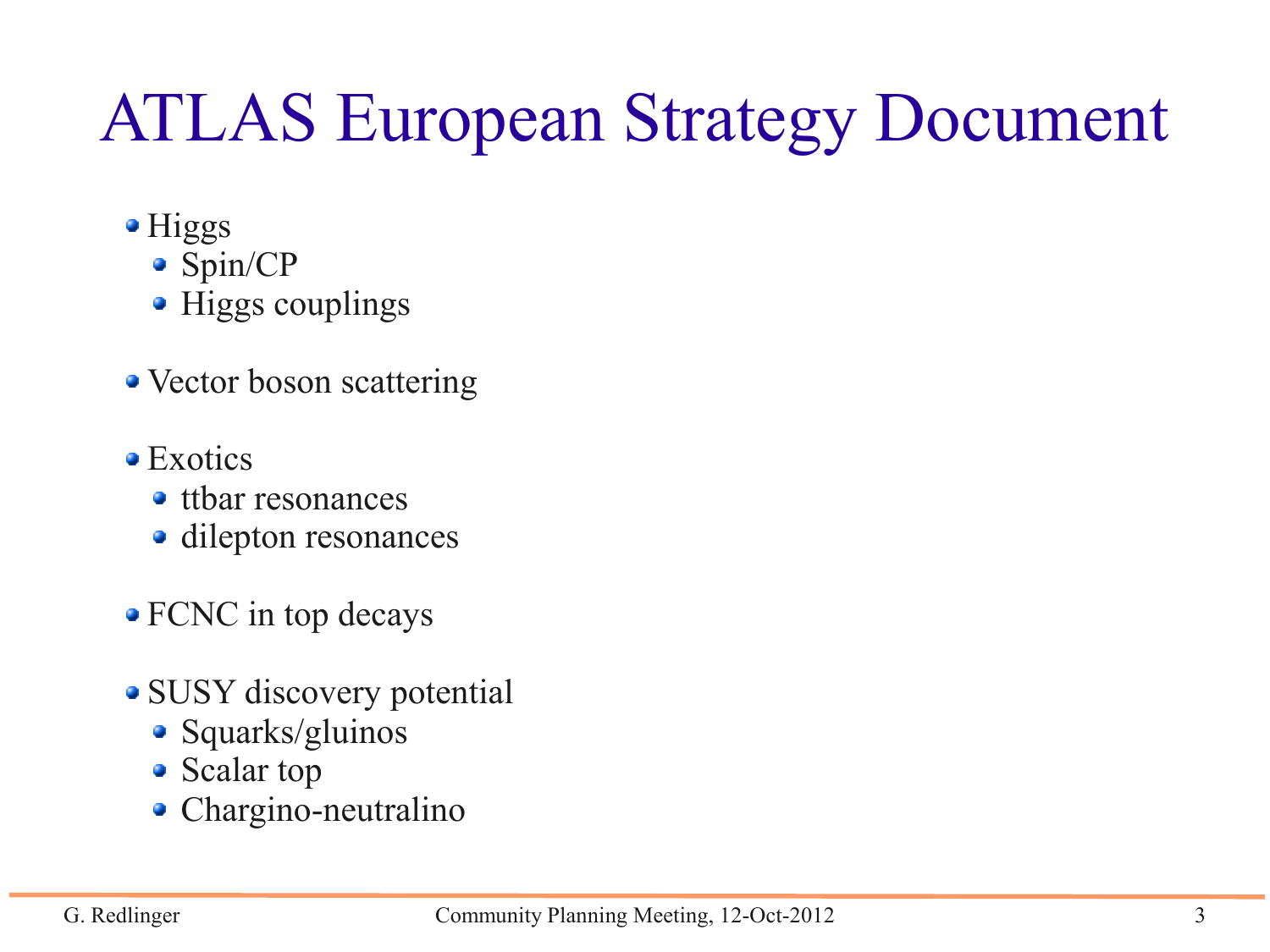## ATLAS European Strategy Document

- Higgs
	- Spin/CP
	- Higgs couplings
- Vector boson scattering
- Exotics
	- ttbar resonances
	- dilepton resonances
- FCNC in top decays
- SUSY discovery potential
	- Squarks/gluinos
	- Scalar top
	- Chargino-neutralino

#### Focus of this talk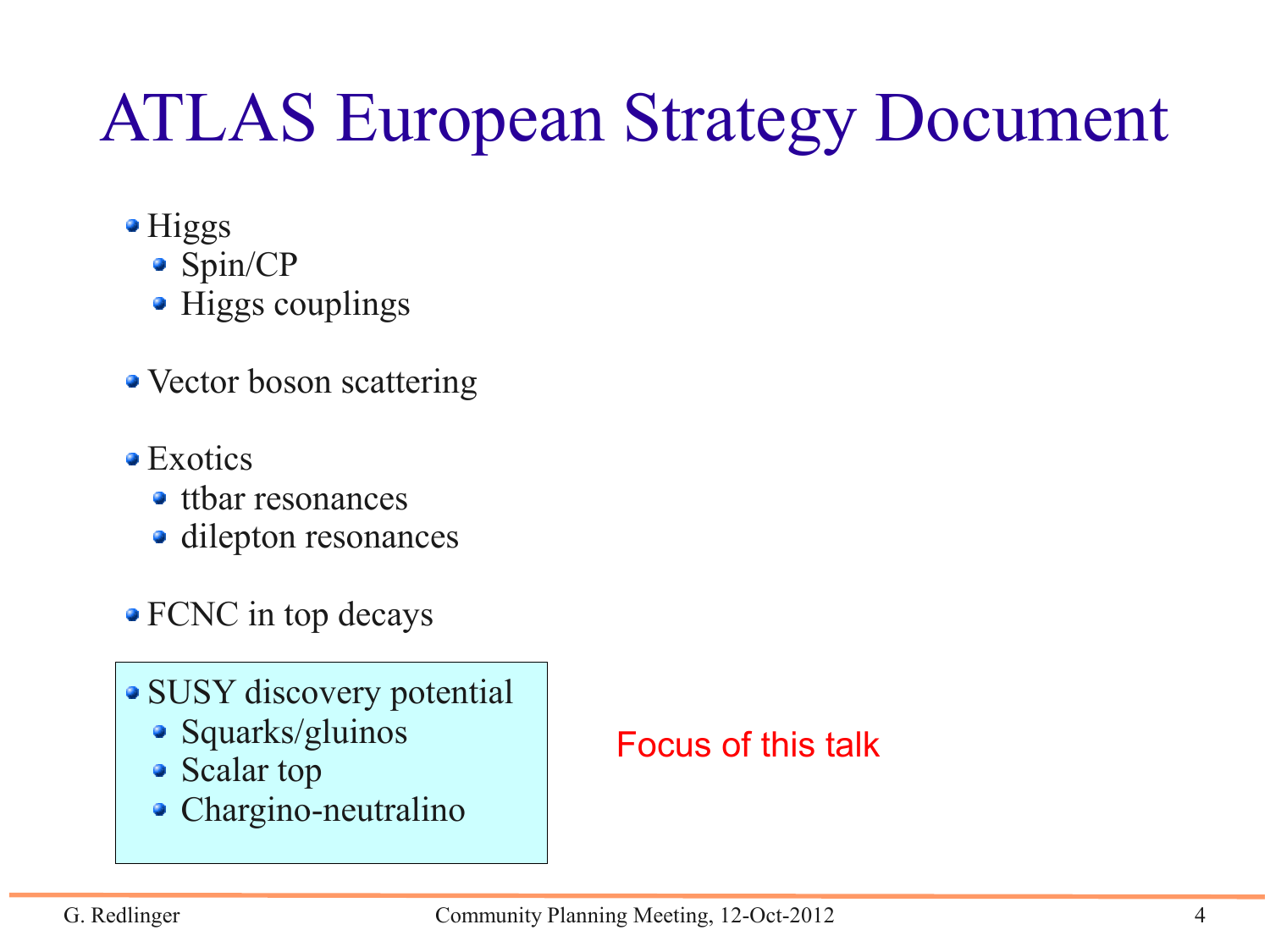## Aside: "Natural SUSY"

- The Higgs looks real, but now we're faced with an old puzzle: fine-tuning
- $SUSY \rightarrow$  favorite solution, but no sign so far
- Renewed focus on minimal SUSY requirements to protect the Higgs Mass: "natural SUSY"



This discussion can be summarized by saying that mass or symmetry-breaking terms must be "protected" from large corrections at large momenta due to various interactions (electromagnetic, weak, or strong). A symmetry-breaking term, such as  $h_{1\lambda}$ ,  $h_{2\lambda}$ , or  $h_{3\lambda}$ , is protected if, in the renormalization-group equation for  $h_{1\lambda}$ ,  $h_{2\lambda}$ , or  $h_{3\lambda}$ , the right-hand side is proportional to  $h_{1\lambda}$ ,  $h_{2\lambda}$ ,  $h_{3\lambda}$  or other small coupling constants even when high-order strong, electromagnetic, or weak corrections are taken into account. The mass terms for the electron and muon and the weak boson, if any, must also be protected. This requirement means that weak interactions cannot be mediated by scalar particles.<sup>36</sup>

protected. This requirement means that weak interactions cannot be mediated by scalar particles.<sup>36</sup>

**Stop:**

\n
$$
\sqrt{m_{\tilde{t}_1}^2 + m_{\tilde{t}_2}^2} \lesssim 600 \,\mathrm{GeV} \frac{\sin \beta}{(1 + x_t^2)^{1/2}} \left( \frac{\log \left( \Lambda / \,\mathrm{TeV} \right)}{3} \right)^{-1/2} \left( \frac{m_h}{120 \,\mathrm{GeV}} \right) \left( \frac{\Delta^{-1}}{20\%} \right)^{-1/2}
$$
\n**Gluino:**

\n
$$
M_3 \lesssim 900 \,\mathrm{GeV} \sin \beta \left( \frac{\log \left( \Lambda / \,\mathrm{TeV} \right)}{3} \right)^{-1} \left( \frac{m_h}{120 \,\mathrm{GeV}} \right) \left( \frac{\Delta^{-1}}{20\%} \right)^{-1/2}
$$
\n**Higgsino:**

\n
$$
\mu \lesssim 200 \,\mathrm{GeV} \left( \frac{m_h}{120 \,\mathrm{GeV}} \right) \left( \frac{\Delta^{-1}}{20\%} \right)^{-1/2}
$$
\n
$$
\Delta \equiv \frac{2\delta m_H^2}{m_h^2}
$$

Papucci, Ruderman and Weiler, arXiv:1110.6926

G. Redlinger Community Planning Meeting, 12-Oct-2012 5

K.G.Wilson, PRD3 (1971) 1818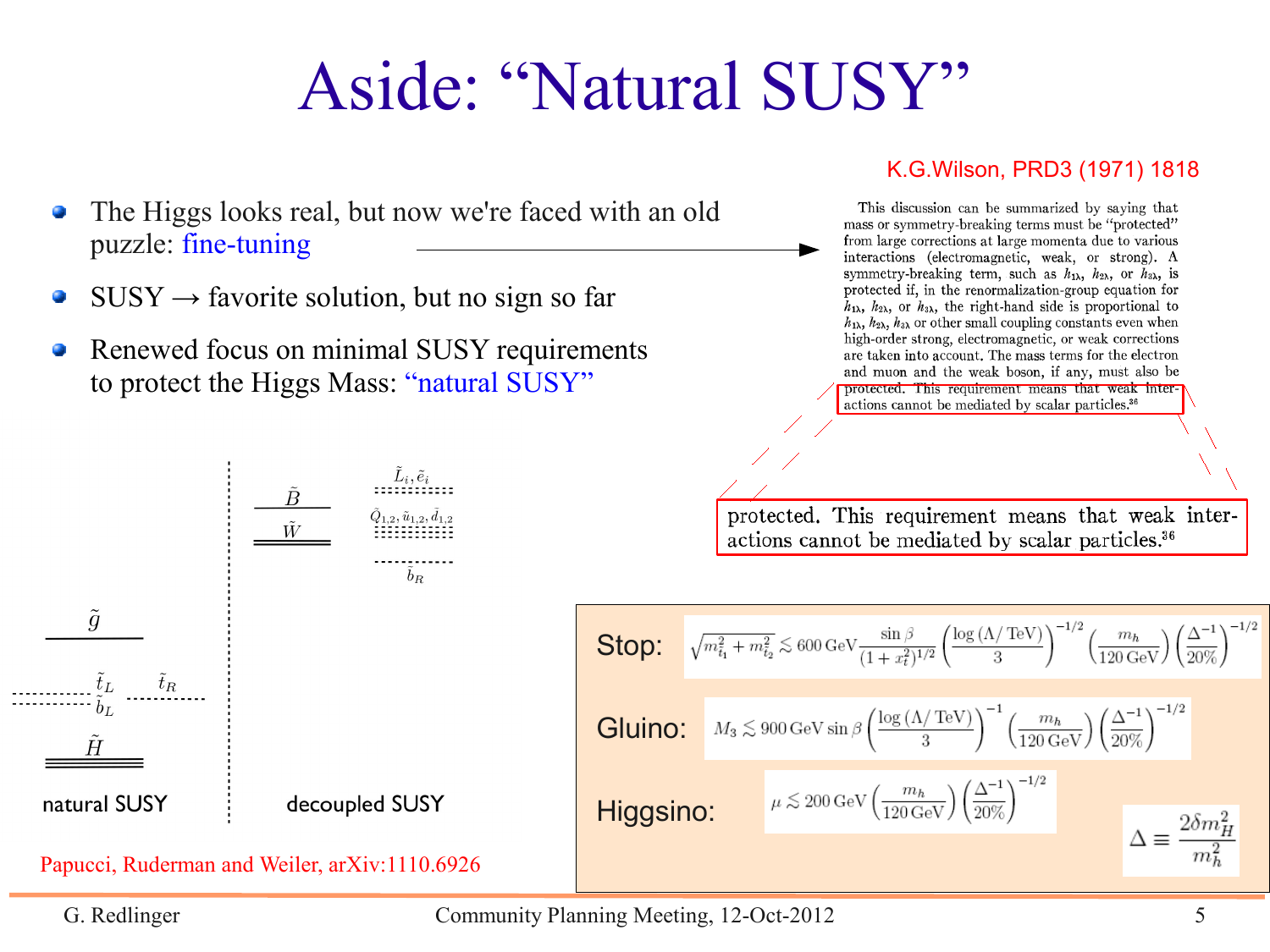### Monte Carlo

#### SM backgrounds estimated with smeared truth-level Monte Carlo

- Simple smearing based on best guess of detector performance
- Truth level filters to improve statistical accuracy
- ttbar,  $W/Z + jets$  and  $WZ^{(*)}$ : SHERPA (some ttbar and single-top with  $MC@NLO$ )
- $\bullet$  WW<sup>(\*)</sup> : PYTHIA

#### SUSY signal generators:

- Generally looking at simplified models
- Squarks/gluinos: Herwig++
- Stop: Herwig++
- Chargino/neutralino: PYTHIA

#### Cross sections:

- W/Z +jets: NNLO inclusive xsec (FEWZ)
- ttbar: approximate NNLO (HATHOR)
- dibosons: NLO (MCFM)
- SUSY signal: NLO (Prospino)

#### Systematic uncertainties:

• 30% uncertainty assumed on SM backgrounds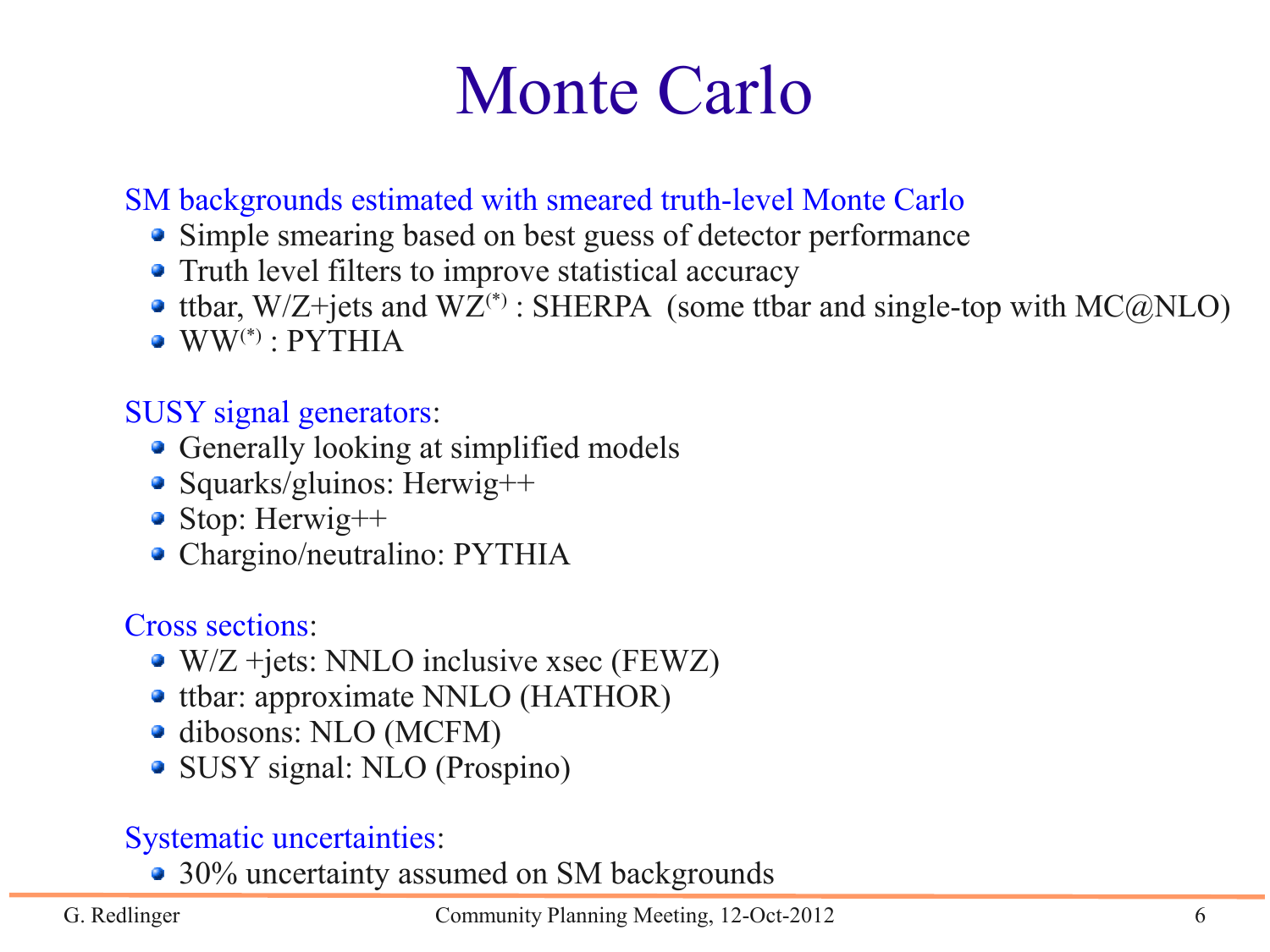## Squarks/gluinos

Cuts inspired by 7 TeV analysis:

- Veto e, mu with pt  $> 20 \text{ GeV}$
- $\bullet \geq 4$  jets, pt > 60 GeV
- $\bullet$  MET/ $\sqrt{(HT)}$  > 10  $\sqrt{GeV}$
- Meff > 2750 GeV

Main backgrounds are  $Z(vv)$ +jets and ttbar

Roughly similar conclusions reached in arXiv:1207.4846 (Baer et al)



400-500 GeV improvement in reach going from 300 fb<sup>-1</sup> to 3000 fb<sup>-1</sup>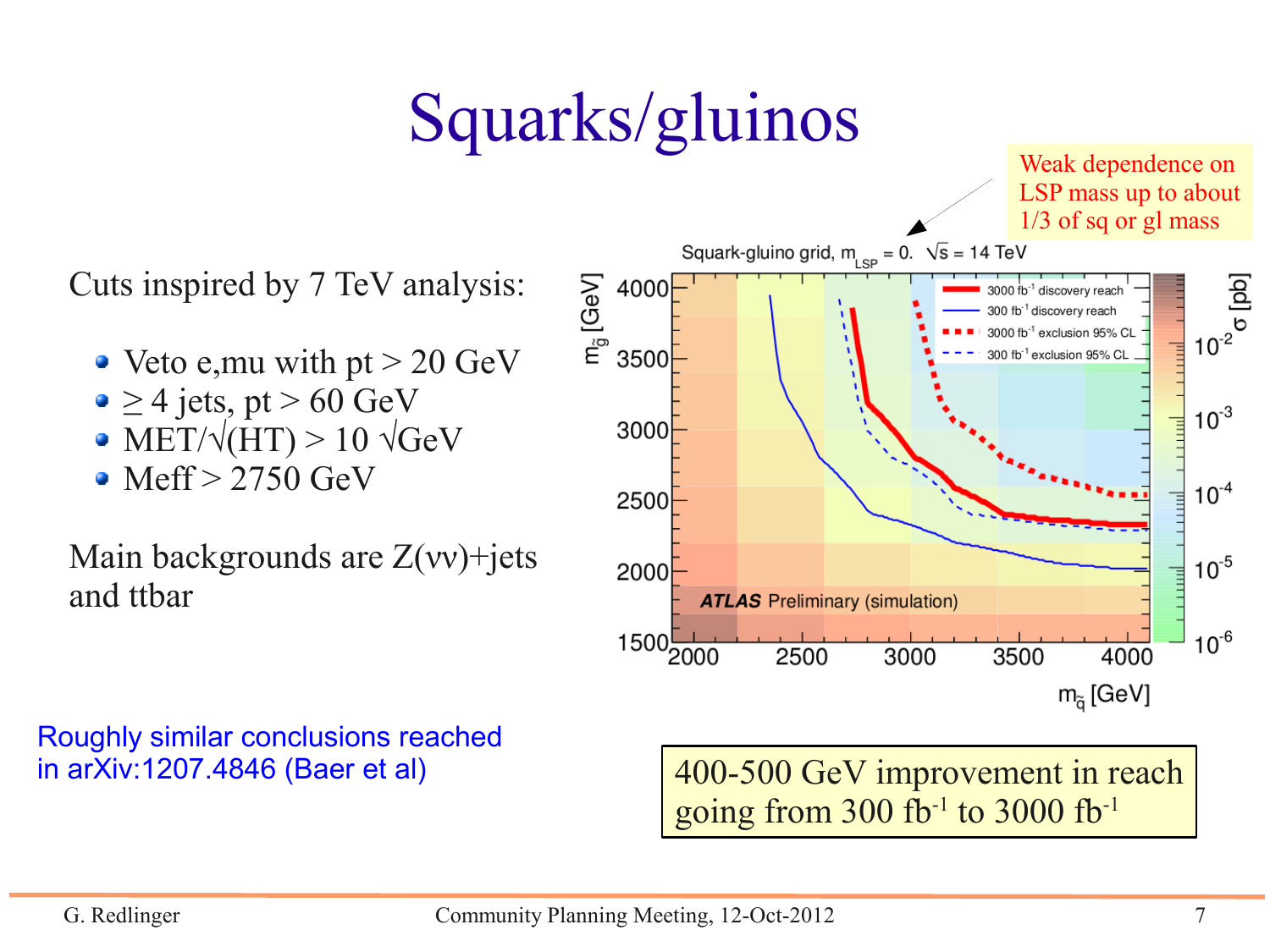# Higgs in SUSY cascade decays

Search for Higgs for cascades with large BR for  $N2 \rightarrow h N1$ 

Studied for a MSUGRA benchmark point:  $m(sq,gl) \sim 2 \text{ TeV}$  and  $m(N1) \sim 390 \text{ GeV}$ 

Cuts follow squark/gluino search (Meff > 2500 GeV) Final discriminant is M(bb)



Determine Higgs yield with a precision of  $\sim$  10% for 3000 fb-1

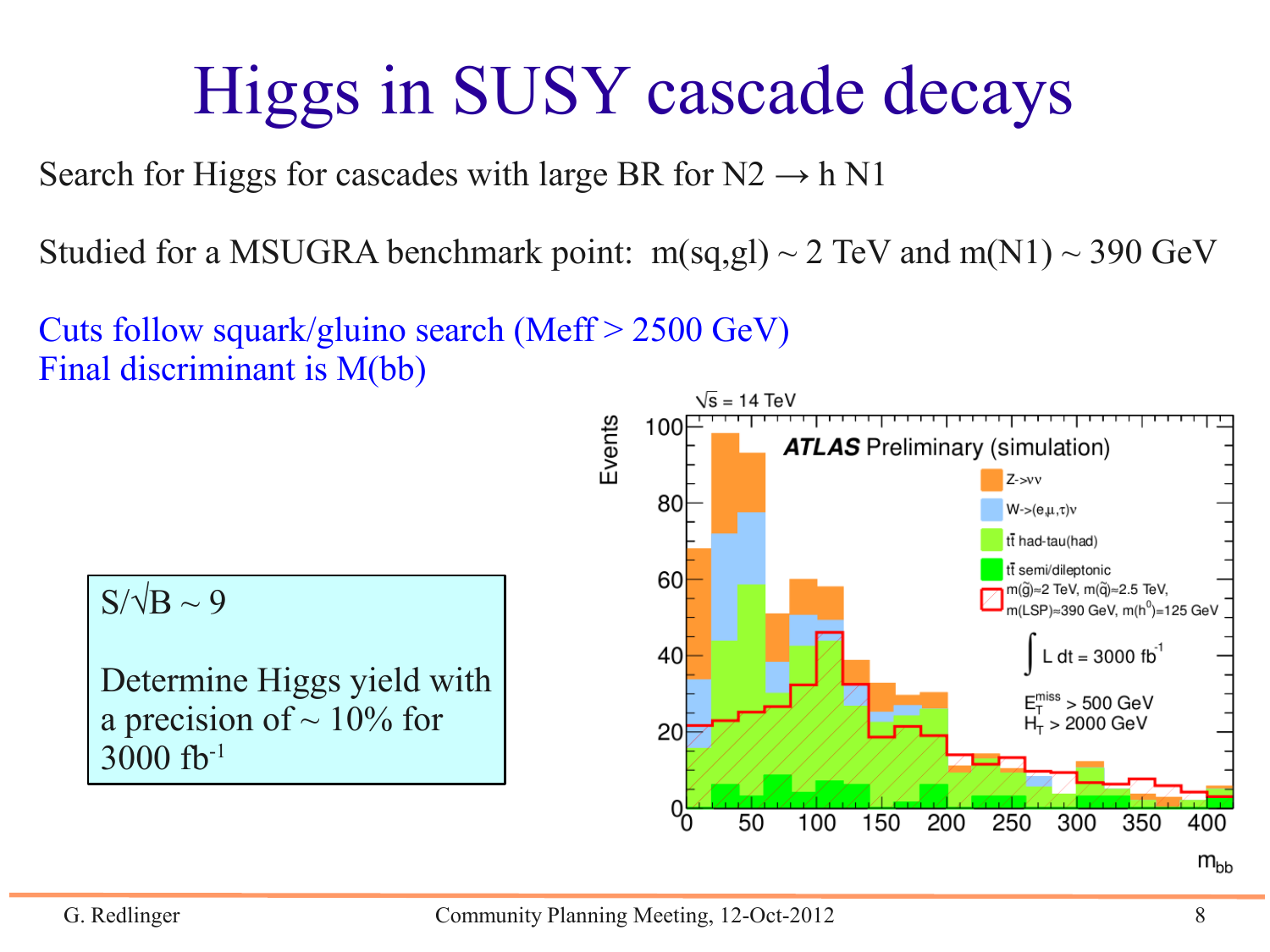# Direct stop production

Two scenarios considered for stop BR's:

- Both stops decay via  $st \rightarrow t N1$ 
	- Top quark pair with large MET
- Both stops decay via  $st \rightarrow b C1$  with  $C1 \rightarrow W N1$ 
	- Two soft bjets and two W's (can be virtual)
- 1-lepton analysis (targeting st  $\rightarrow$  t N1)
	- $\bullet \geq 4$  jets, at least one b-tagged
	- Optimize cuts on MET, MT, MET/ $\sqrt{HT}$  across the signal plane

#### 2-lepton analysis (targeting  $st \rightarrow b \ C1$ )

- $\bullet$  e+mu with pt > 25 GeV
- Optimize cuts on MT2 and MET +  $pt(e)$  +  $pt(mu)$  across the signal plane

Main background is ttbar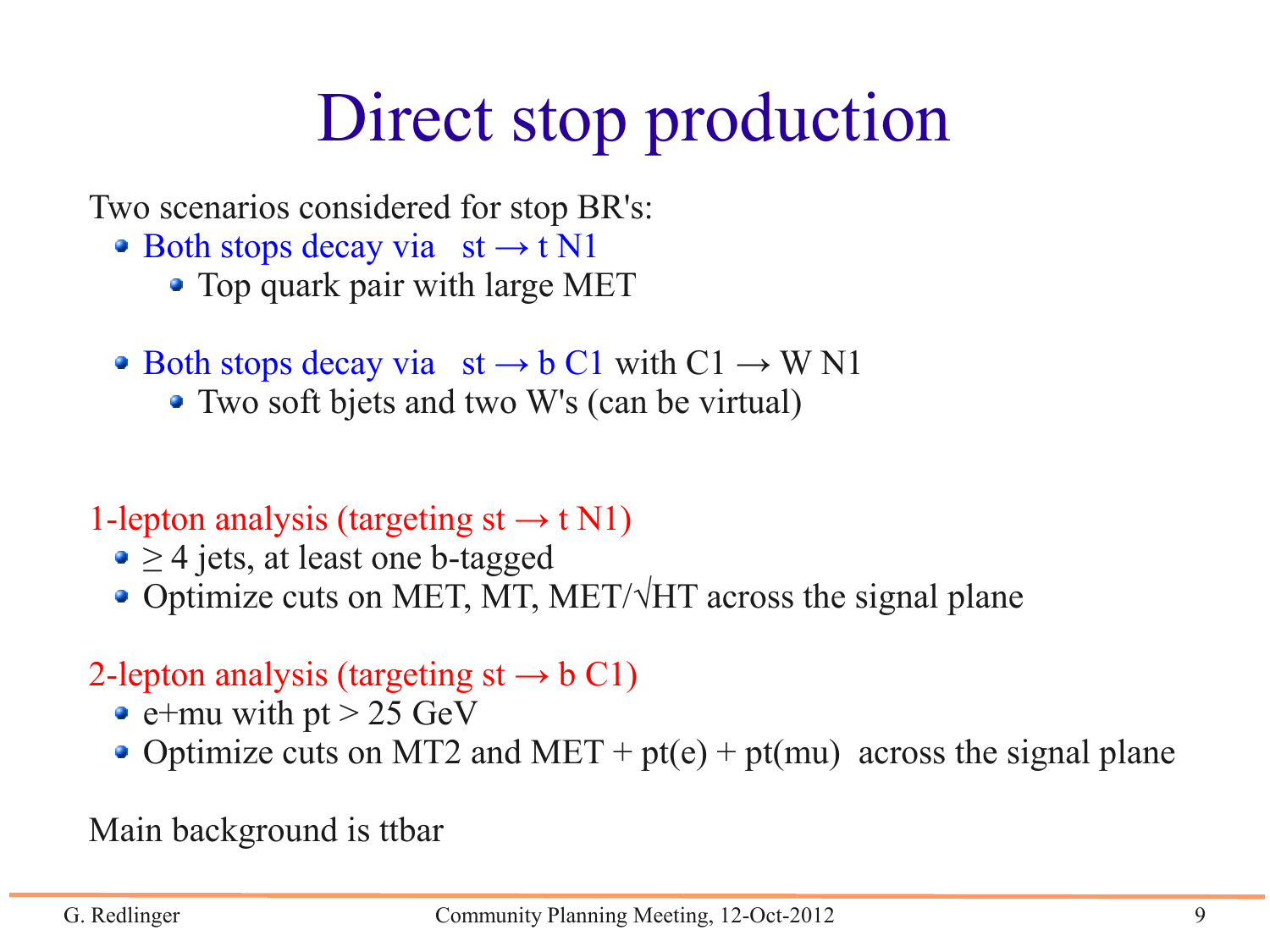### Direct stop production

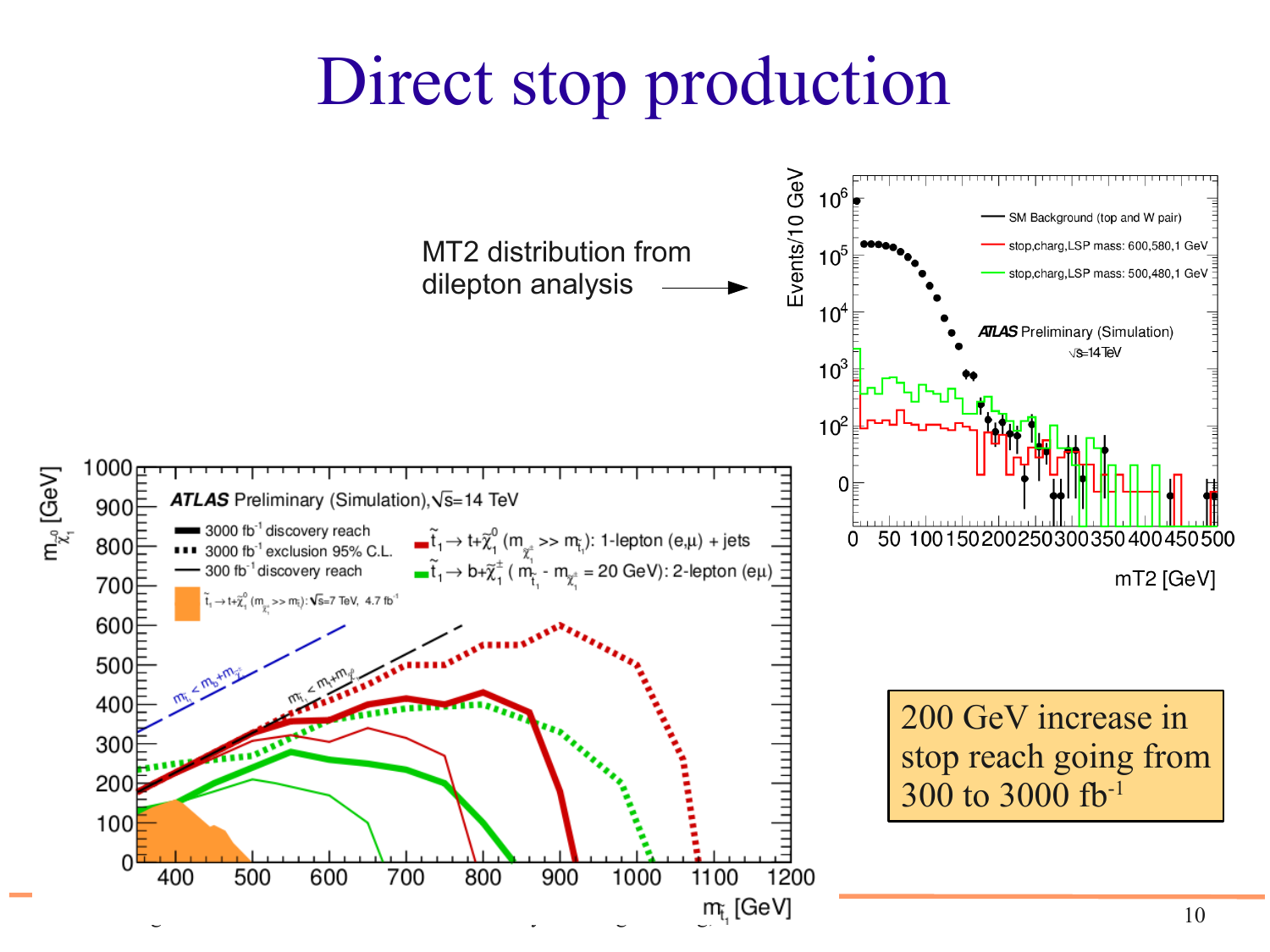# Chargino-Neutralino production

C1 N2 production, followed by C1  $\rightarrow$  W<sup>(\*)</sup> N1 and N2  $\rightarrow$  Z<sup>(\*)</sup> N1

Cuts optimized on two benchmark scenarios:

- $m(C1)=300$  GeV and  $m(N1)=200$  GeV
- $m(C1) = 700$  GeV and  $m(N1) = 200$  GeV

Preselection:

- $\geq$  3 isolated leptons (e or mu), pt > 25,10,10 GeV,  $|\eta|$  < 2.6
- m(SFOS pair)  $> 20$  GeV
- $\bullet$  MET > 150 GeV

BDT-based optimization using:

- **MET**
- MT of lepton not forming Z candidate
- lepton pT
- mass and pT of Z candidate
- Sum pt of jets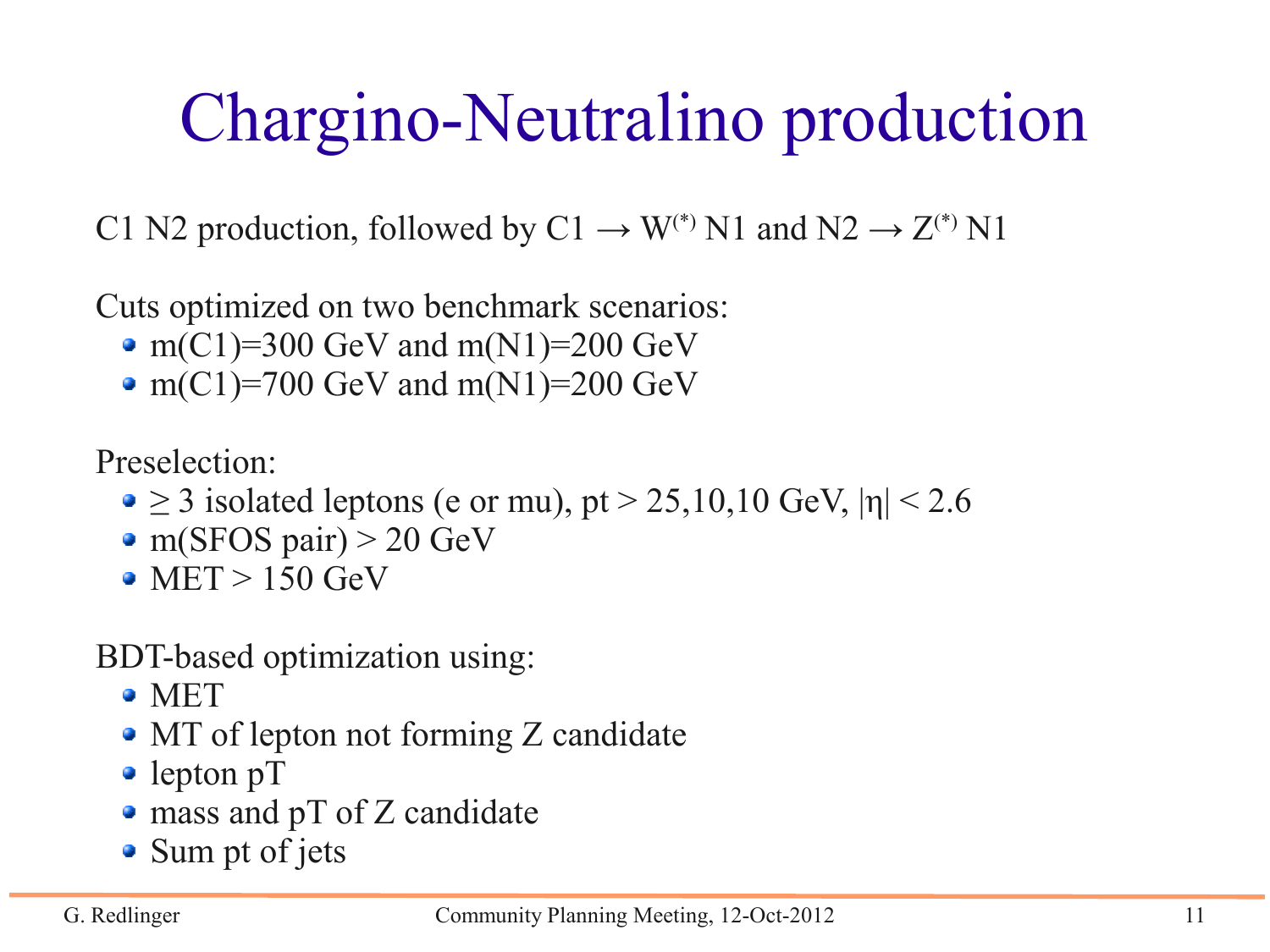### Chargino-Neutralino production